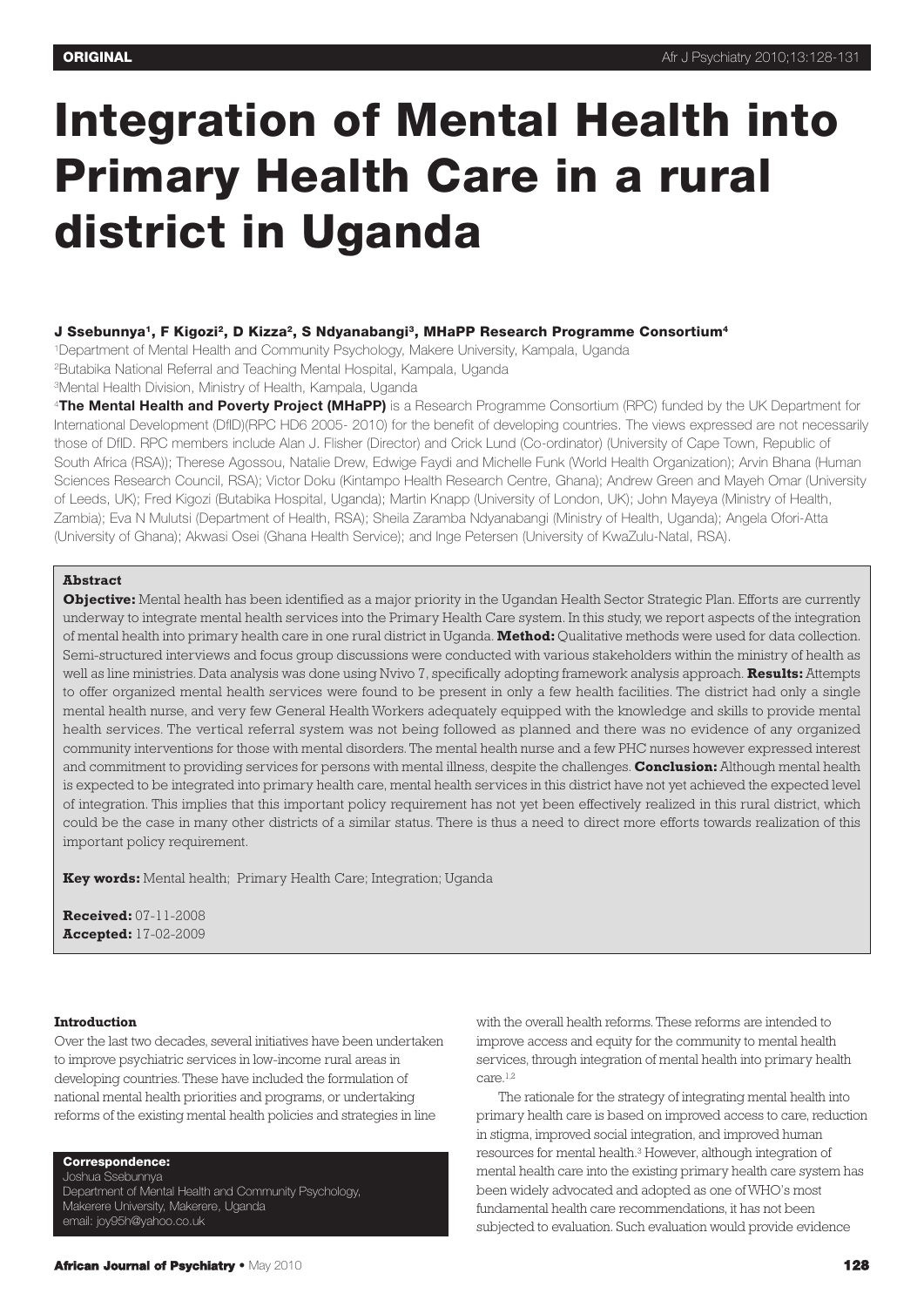needed to stimulate investment.There have been challenges as regards the implementation and practical realities on the ground. These include: insufficiency of resources, minimal funds being allocated to mental health due to the apparent low priority and false impression that mental health is not important, limited public enlightenment about mental health, insufficient training and supervision of Primary Health Care staff to detect and treat mental disorders, and their reluctance to work with people having mental disorders. 1,3-6

Primary Health Care (PHC) implies providing 'essential health care' which is universally accessible to individuals and families in the community as near as possible to where people live and work. It also refers to care which is based on the needs of the population. Services should be decentralized, with active participation of the communities and family members. 7,8 Providing mental health services in primary health care involves diagnosing and treating people with mental disorders; putting in place strategies to promote and prevent mental disorders; and ensuring that primary heath care workers are able to apply key psychosocial and behavioral science skills, such as interviewing, counselling and interpersonal skills, in their day to day work. 3

In Uganda, primary health care provided by general health workers, some of whom are not medically qualified forms the bedrock of the health care system. For some years, plans have been in place to integrate mental health care into the primary health care system as a way of improving access to mental health services for the Ugandan population. Uganda's health policy has decentralized the provision of health services to districts. Cluster 4 of the framework for the delivery of the Minimum Health Care Package constitutes the non-communicable diseases, of which mental health and substance abuse are key elements. 9

This paper describes mental health services in Mayuge, a rural district in Uganda from the perspective of mental health care as an integrated component of primary health care.The paper comprises an output of the Mental Health and Poverty Research Project, which had as one of its objectives to carry out a situation analysis of the mental health situation in Uganda.The project is a 5 year Research Programme Consortium which aims at developing the scientific knowledge base on how effective mental health policy development and implementation can assist in breaking the negative cycle of poverty and mental ill-health in low and middle income countries. <sup>10</sup> Mayuge is one of the districts where the study was carried out, with a purpose of examining the effectiveness of the integration of mental health into primary health care in the rural health care system in Uganda.

## **Method**

The study district (Mayuge) is located in the eastern region of the country, 120km from the capital city, and was created in 2000 from another existing district.The district has a size of 4,672.22 Km2 and a population of 326,567 (2006 National Census). 11,12 The district's health service delivery consists of 16 government dispensaries, 3 health centres at county level and 2 health centres at sub-district level.There are also 5 private dispensaries, 2 private clinics and 1 private hospital; formerly a leprosy treatment centre. <sup>12</sup> This district was selected because it is typical of many rural districts in Uganda. It is also part of the worldwide INDEPTH network, and a Demographic Surveillance Site which continuously provides demographic and health information.

Qualitative methods were used to collect data for this particular objective of the study. Semi-structured interviews and focus group

discussions were conducted for this purpose. Selection of the participants in the study was purposeful, specifically targeting those key informants who were believed to be resourceful.The participants included health care managers, primary health care workers, health facility managers social workers, teachers as well as other key informants from relevant sectors such as education, social welfare, law and justice.This paper is thus based on data collected from 9 in-depth interviews and 4 focus group discussions, each consisting of 5-7 participants. In-depth interviews are an effective qualitative method useful for learning about the perspectives of individuals as opposed to group norms of a community. <sup>13</sup> The interviews and focus group discussions were conducted in English, audio-recorded and transcribed verbatim.The transcriptions were then coded, and analysis done using Nvivo 7 qualitative data analysis software.Thematic analysis was done, specifically adopting a framework analysis approach $14$ , as this was a multi-centre study. By this approach, certain themes and sub-themes were agreed upon by the investigators at all the research sites, based on the objectives of the study.Thus, a single framework for analysis was developed, and specific views emerging from the interviews were added into the framework in the process.The transcriptions were thus coded on the basis of a pre-determined coding frame.

## **Results**

The major findings concerning integration of mental health care are organized into three themes: the mental health system and financing, mental health staffing and training, and management of patients.

### *The mental health system and financing*

Mental health services were found to be relatively new in this district, with only a few health facilities making attempts to attend to patients with mental health problems.The district health management had no mental health plan and no well organized mental health programs running.With no specific mental health budget, mental health was said to draw from the general PHC budget as an integrated component, with no predetermined budgetary allocations:

> *"…if you look through my work plan here, you will not easily tease a bit of mental health; but it is integrated within. I mean we have the health sector strategic plan of which we are looking at how we really spell out which direction we should be taking for mental health. So, that is basically it.We have it in plan, but implementation may be rather different"* (SSI, District Services Manager)

It was also noted that there was no significant intersectoral collaboration for mental health in this district, neither were there any immediate plans to establish this collaboration. Some of the participants from other non-health sectors that have links with mental health (such as law and justice, social welfare) were noted to be uninformed about mental health.They envisaged no need of some basic training in mental health related issues, and believed that mental health is completely outside their jurisdiction.The district political leadership was reported to be characterized by lots of internal conflicts and administrative problems especially attributable to political squabbles; something that was believed to be typical of most new districts.These problems were said to grossly affect service delivery in the district.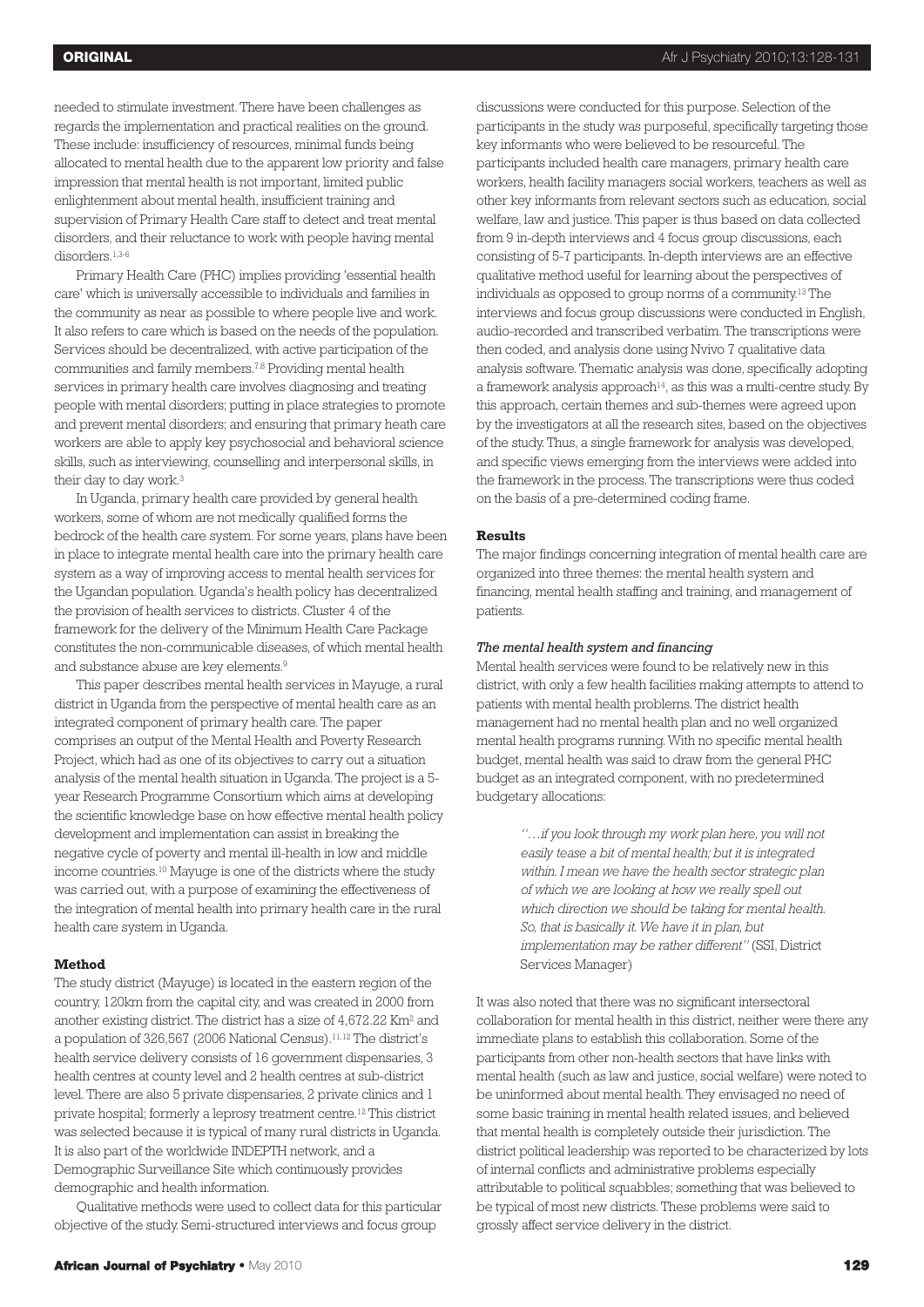# *Mental health staffing and training*

The staffing levels for mental health in the district were noted to be far below the optimal. There was only one mental health nurse in the district, who had just been recruited at one of the health centres. This mental health nurse however reported often being assigned other duties as a general nurse. The general hospital had no provision for a mental health worker, as staffing was reported to be dependent on the key priority areas to them; and yet mental health was taken to be a non-priority area in the district. The hospital manager affirmed that general nurses take precedence, and believed that the available medical officers would be in position to attend to patients. He was quoted saying:

> *"…we don't have mental health staff in the hospital. Mental health has not been one of the immediate priority areas… we look at immediate priorities. I can't bring in a psychiatric nurse if don't have the general nurses to take care of general patients"*

The only mental health nurse for the district reported receiving no support supervision from senior mental health professionals from the Regional Hospital, and thus expressed fear of degeneration of the knowledge with time. Although the health managers believed that most health workers had had a component of mental health in their curricula during the training, most PHC nurses admitted never having received any training in mental health. It also emerged that most PHC workers with some basic training in mental health do not regard managing the mentally ill as their primary role, other than identification and referral.

#### *Management of patients*

It emerged that efforts to provide some kind of mental health care in the rural communities are still partly constrained by the belief system. Most participants affirmed that the cultural explanatory model for mental illness still prevails, and most patients and carers are reluctant to seek help at the health facilities. Furthermore, patients and carers were reported to have less confidence in the mental health services at the health facilities. Instead, they seek help from traditional healers most of the time. The health workers at the general hospital admitted being able to identify and attend to only the overtly mentally ill patients. It was noted that many patients with less obvious mental illnesses or those with mental illnesses presenting primarily as physical symptoms are usually not easily identified at the facilities, and therefore their mental health problems are often left unattended to.

Only a few mental health drugs, particularly anti-epileptics were reported to be available at some of the health facilities, with irregular supply most of the time. The few Primary Health Care doctors available were noted to have minimal interest in mental health. These doctors and other PHC workers believed that their role in mental health care is identification and referral of patients, with no managerial roles. However, although an upward referral system exists, it is never adhered to, as patients seek help where they expect the services. Most patients bypass the available levels of care, seeking help directly at the Regional Referral hospital or further away at the National Referral Mental Hospital in the capital city.

A particularly striking finding was that even in the absence of mental health personnel, PHC workers trained in mental health, and an explicit mental health plan in place the health managers maintained that mental health care is part of the service delivery

*"…As of now, I wouldn't say that its activities are really teased out.They are completely integrated into our work of PHC (primary health care).Well as a district we don't have a particular unit that handles mental health as such and I would say we don't have many specialists. But by and large, it doesn't mean that mental health is not completely taken care of...in one way or another we may not be so specialized but we can do some thing about mental health"* (SSI, Health Services Manager)

## He added:

*"…indirect…indirectly integrated within the network of treatment and care that we have.We may not be particularly targeting mental illness but we are treating a person holistically".*

The health managers further believed that all health workers receive some training in mental health during the pre-service training and are therefore able to attend to the mental health needs of patients, although this was not clearly demonstrated in practice. However, the mental health nurse and a few of the PHC nurses expressed commitment and interest in mental health care despite the challenges within the system.

#### **Discussion**

The findings indicate a discrepancy between the assumptions by health managers and the reality on ground, as regards the integration of mental health. It is clear that some health managers believe the integration of mental health into PHC occurs automatically even in absence of deliberate efforts to operationalize the policy requirement. It should be noted that integration of mental health into Primary Health Care is a national policy with specific targets such as increasing community access to mental health services by at least 50%9 which calls for well planned efforts, to be realized.

It is important that health workers understand what integration entails and how it can be achieved. A number of writers have attempted to describe how mental health services and primary health care can be linked; and some of these models are applicable internationally. In the US, three models have been described: (1) the primary health care practitioners receive limited specialist mental health training; (2) specialist mental health practitioners consult with primary care practitioners on a case-by-case basis; and (3) mental health practitioners serve as part of the primary care team. <sup>7</sup> The findings indicated that none of the above three models is at least moderately applied in the district.

The Alma-Ata declaration (1978) acknowledges that realization of health requires action of many other sectors in addition to the health sector. <sup>8</sup> This district's health department was noted to have no links with other departments in favour of mental health. It should be noted that an intersectoral approach and collaboration would enhance success of the primary health care approach mainly through collaboration with non-health sectors such as education, social welfare, justice and labour at policy, planning and service levels.